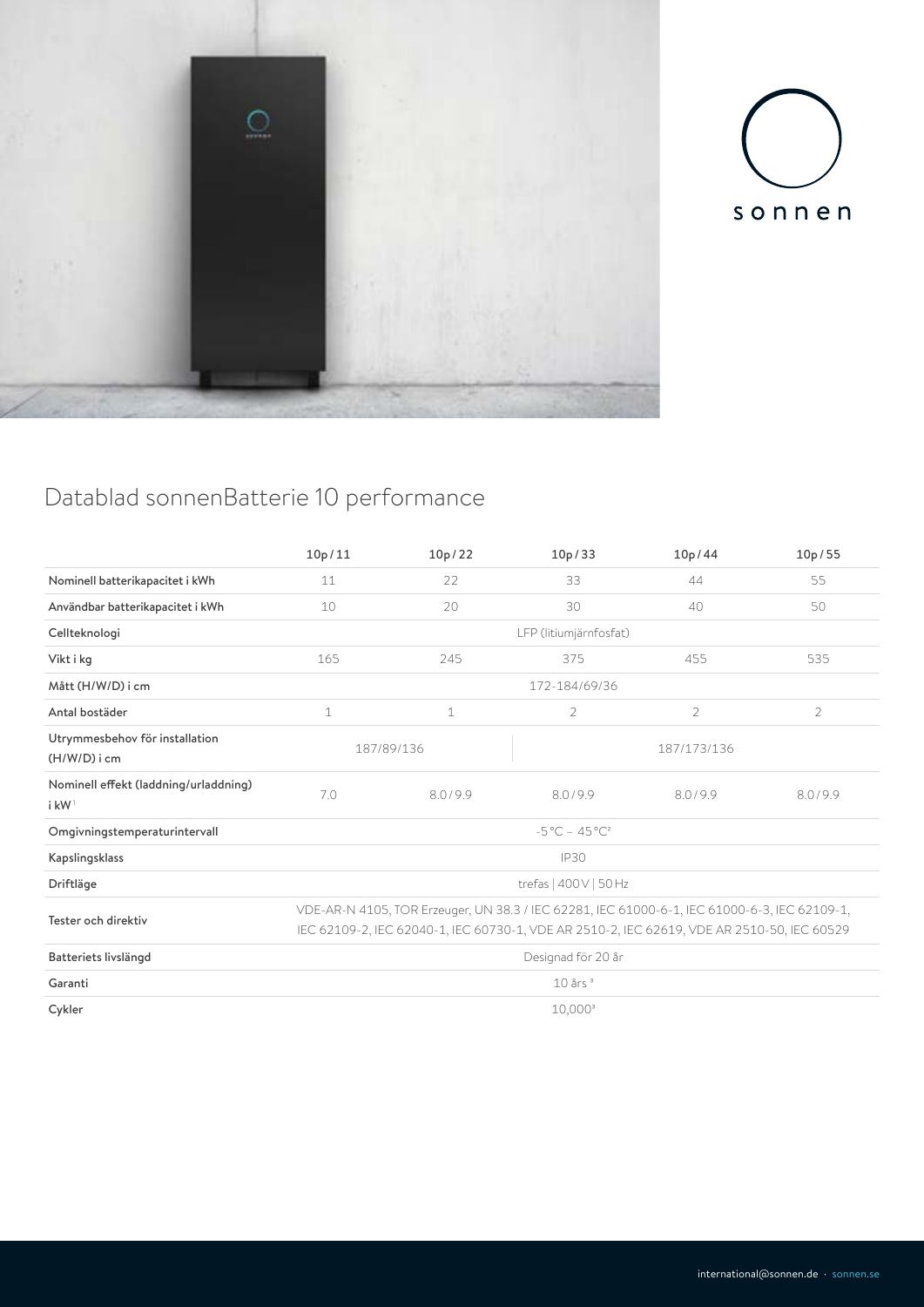



## Datablad sonnenBatterie 10 performance – Cascade (exempel)

| Eventuell kaskadbildning                          |            | $\mathcal{R}$ |            | $\sim$    | 6.        |         | 8         |         |
|---------------------------------------------------|------------|---------------|------------|-----------|-----------|---------|-----------|---------|
| Nominell batterikapacitet i kWh                   | $22 - 110$ | 33-165        | 44-220     | 55-275    | 66-330    | 77-385  | 88-440    | 99-495  |
| Användbar batterikapacitet i kWh                  | $20 - 100$ | $30 - 150$    | $40 - 200$ | 50-250    | 60-300    | 70-350  | 80-400    | 90-450  |
| Nominell effekt (laddning/urladdning)<br>i k $W1$ | 160/198    | 240/297       | 3201396    | 40.0/49.5 | 48.0/59.4 | 560/693 | 64.0/79.2 | 720/891 |

### Tillgängliga val

sonnenProtect 8000 and the Tre fas nödbackup

sonnenKNX Module and a litegrering i en KNX

Vi förbehåller oss rätten att göra tekniska ändringar och uppdateringar utan förvarning. Specifika värden, prestandadata och annan information i detta datablad, broschyrer och annan produktinformation, samt<br>illustrationer

<sup>1</sup> Effekt beroende på versionen av kraftmodulen <sup>2</sup> Optimalt: 5°C ... 30°C | Systemet kan fortfarande fungera under och över 5°C och 30°C, dock endast med reducerad effekt. <sup>3</sup> Observera att villkoren gäller.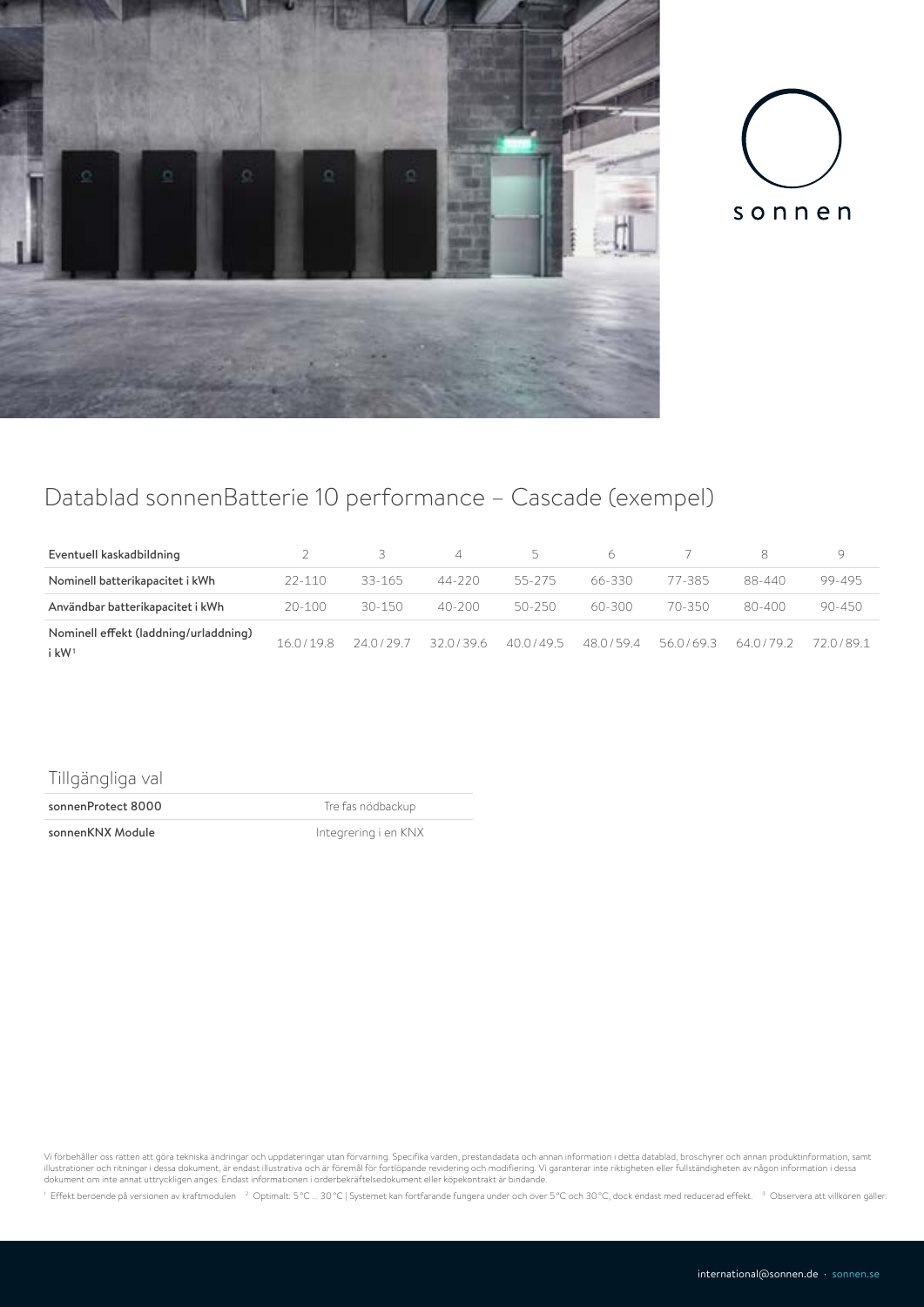



## Data sheet sonnenBatterie 10 performance

|                                                  | 10p/11                                                                                                                                                                                     | 10p/22      | 10p/33             | 10p/44         | 10p/55         |  |  |  |
|--------------------------------------------------|--------------------------------------------------------------------------------------------------------------------------------------------------------------------------------------------|-------------|--------------------|----------------|----------------|--|--|--|
| Nominal battery capacity in kWh                  | 11                                                                                                                                                                                         | 22          | 33                 | 44             | 55             |  |  |  |
| Usable battery capacity in kWh                   | 10                                                                                                                                                                                         | 20          | 30                 | 50             |                |  |  |  |
| Cell technology                                  | LFP (Lithium Iron Phosphate)                                                                                                                                                               |             |                    |                |                |  |  |  |
| Weight in kg                                     | 165                                                                                                                                                                                        | 245         | 375<br>455<br>535  |                |                |  |  |  |
| Dimensions product (H/W/D) in cm                 | 172-184/69/36                                                                                                                                                                              |             |                    |                |                |  |  |  |
| Number of housings                               | $\mathbf{1}$                                                                                                                                                                               | $\mathbf 1$ | $\mathcal{P}$      | $\overline{2}$ | $\overline{2}$ |  |  |  |
| Installation space requirement (H/W/D)<br>in cm  |                                                                                                                                                                                            | 187/89/136  | 187/173/136        |                |                |  |  |  |
| Nominal power (charging/discharging)<br>in $kW1$ | 7.0                                                                                                                                                                                        | 8.0/9.9     | 8.0/9.9<br>8.0/9.9 |                | 8.0/9.9        |  |  |  |
| Ambient temperature range                        | $-5^{\circ}$ C - 45 $^{\circ}$ C <sup>2</sup>                                                                                                                                              |             |                    |                |                |  |  |  |
| Degree of Protection                             | <b>IP30</b>                                                                                                                                                                                |             |                    |                |                |  |  |  |
| Operating mode                                   | three phase   400V   50 Hz                                                                                                                                                                 |             |                    |                |                |  |  |  |
| <b>Tests and directives</b>                      | VDE-AR-N 4105, TOR Erzeuger, UN 38.3 / IEC 62281, IEC 61000-6-1, IEC 61000-6-3, IEC 62109-1,<br>IEC 62109-2, IEC 62040-1, IEC 60730-1, VDE AR 2510-2, IEC 62619, VDE AR 2510-50, IEC 60529 |             |                    |                |                |  |  |  |
| Battery service life                             | designed for 20 years                                                                                                                                                                      |             |                    |                |                |  |  |  |
| Warranty                                         | $10$ years <sup>3</sup>                                                                                                                                                                    |             |                    |                |                |  |  |  |
| Cycles                                           | $10,000^3$                                                                                                                                                                                 |             |                    |                |                |  |  |  |